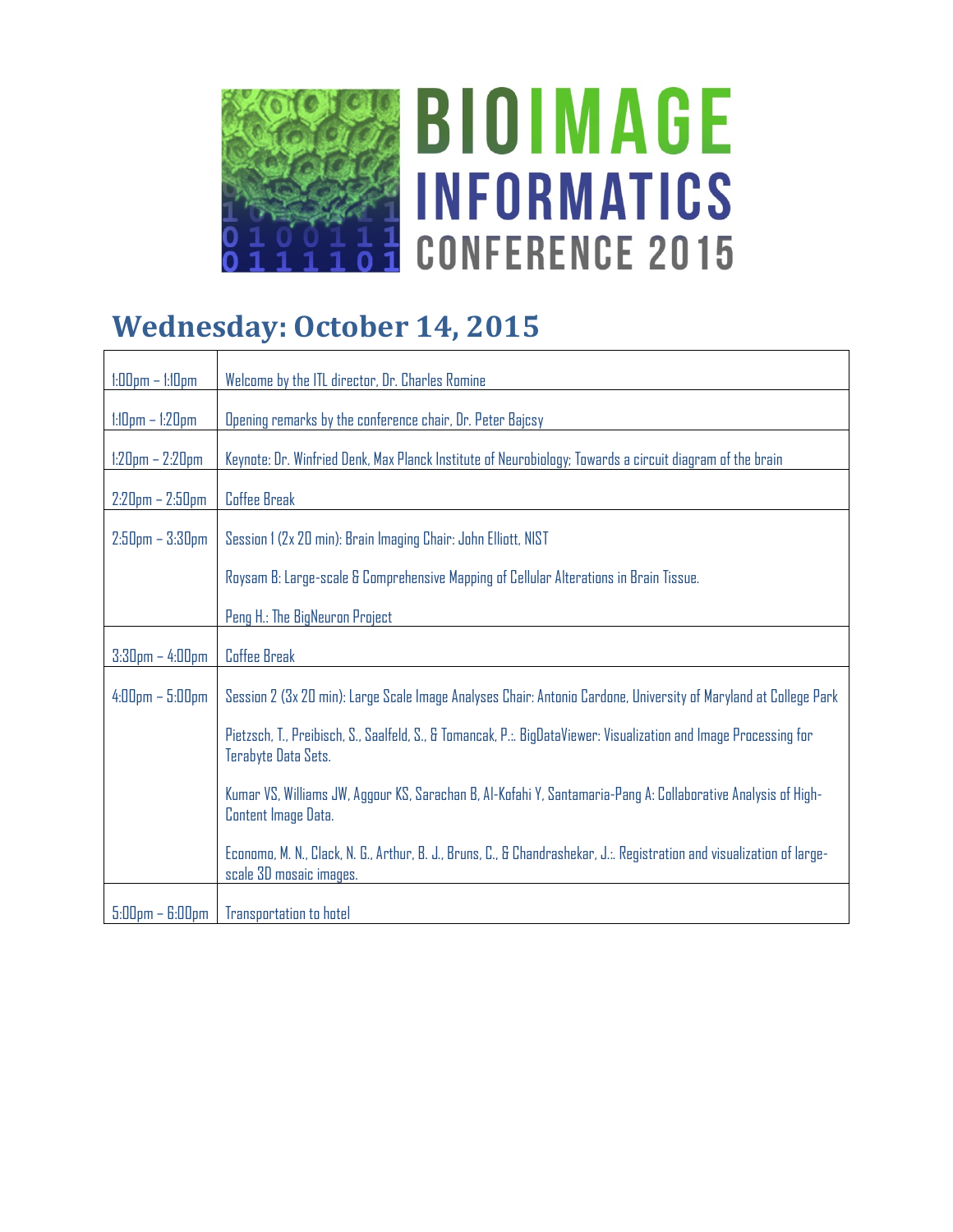

## **Thursday: October 15, 2015**

| $8.30$ am - $8:40$ am   | Announcements: BII2016 in Singapore and Call for BII2017 proposals                                                                                                                                                                                                                                                                                                                                                                                  |
|-------------------------|-----------------------------------------------------------------------------------------------------------------------------------------------------------------------------------------------------------------------------------------------------------------------------------------------------------------------------------------------------------------------------------------------------------------------------------------------------|
| $8:4$ Dam - $9:4$ Dam   | Keynote: Dr. Ivo Sbalzarini, Max Planck Institute of Molecular Cell Biology and Genetics: Model-based Image<br>Analysis for Fluorescence Microscopy                                                                                                                                                                                                                                                                                                 |
| $9:40$ am - $10:00$ am  | <b>Break</b>                                                                                                                                                                                                                                                                                                                                                                                                                                        |
| $10:00am - 11:00am$     | Session 3 (4 x 15 min): Cell Imaging Chair: Michael Halter, NIST                                                                                                                                                                                                                                                                                                                                                                                    |
|                         | Yi J, Barr V, Manna AK, Hong J, Neuman KC, Samelson LE: Signaling Microclusters in T cells.                                                                                                                                                                                                                                                                                                                                                         |
|                         | Camp, C. H., Lee, Y. J., & Cicerone, M. T.: Quantitative , Comparable Hyperspectral Chemical Imaging of<br>Biological Specimens with Broadband Coherent Anti-Stokes Raman Scattering (BCARS) Microspectroscopy.                                                                                                                                                                                                                                     |
|                         | Joshi R, Swaminathan SR, Winter M, Saini JS, Blenkinsop TA, Stern J, Temple S, Cohen AR: Measuring visual<br>structure in phase and fluorescence microscopy using image compression.                                                                                                                                                                                                                                                                |
|                         | Traver M, Schaefer B, Campanello L, Losert W, Shroff H: Mechanisms of T Lymphocyte Activation Revealed by<br>Super-Resolution Microscopy.                                                                                                                                                                                                                                                                                                           |
| $11:00am - 11:20am$     | Coffee Break                                                                                                                                                                                                                                                                                                                                                                                                                                        |
| $11:2$ Dam - $12:3$ Dam | Parallel Sessions 4 (60 min presentations and 10 min discussion per session): Conference Challenges                                                                                                                                                                                                                                                                                                                                                 |
|                         | Stitching Challenge in Green Auditorium Chaired by Joe Chalfoun, NIST                                                                                                                                                                                                                                                                                                                                                                               |
|                         | Chalfoun J.: Stitching Challenge: Evaluation Methodology<br>$\bullet$<br>Sun, C.: Stitching Challenge: CSIRO-QI.<br>$\bullet$<br>Wait, E., Winter, M., & Cohen, A.: Stitching Challenge: Normalized Covariance Image Stitching<br>$\bullet$<br>Technique for Rigid Registration of Microscope Tiles.<br>Yang, G. Stitching Challenge: i2k Align v3.0.<br>$\bullet$<br>Wang, C.-W.: Stitching Challenge: Linear Blending.<br>Discussion<br>$\bullet$ |
|                         | Cell Counting Challenge in Lecture Room A: Chaired by Maric Dragan, NIH                                                                                                                                                                                                                                                                                                                                                                             |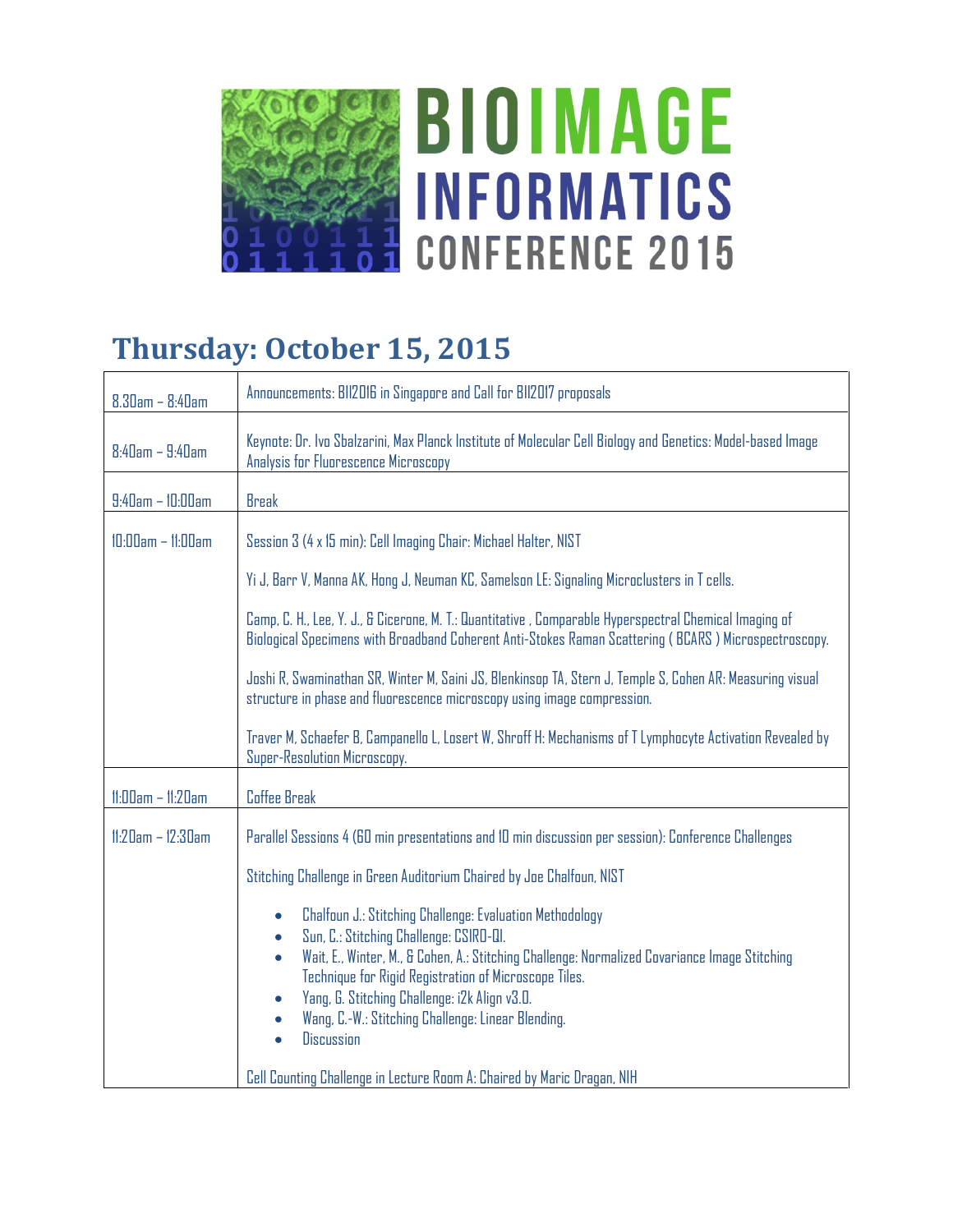

# **BIOIMAGE INFORMATICS CONFERENCE 2015**

|                        | Maric D.: Nucleus Counting Challenge: Nucleus counting in brain immune-histology applications: A<br>crucial requirement to study tissue remodeling after ischemic and traumatic brain injury.<br>Wang C. and Yu G.: Nucleus Counting Challenge Method<br>$\bullet$<br>Discussion |
|------------------------|----------------------------------------------------------------------------------------------------------------------------------------------------------------------------------------------------------------------------------------------------------------------------------|
| $12:30$ pm $- 2:00$ pm | Lunch and Poster Session                                                                                                                                                                                                                                                         |
| $2:00$ pm $- 3:00$ pm  | Keynote: Stephen Smith, Allen Institute of Brain Science: Toward Photonic Connectomes                                                                                                                                                                                            |
| $3:00$ pm $- 3:30$ pm  | Coffee Break                                                                                                                                                                                                                                                                     |
| $3:30$ pm $-4:30$ pm   | Session 5 (4 x 15 min): Cell Image Analyses Chair: Andrew Cohen, Drexel University                                                                                                                                                                                               |
|                        | Hirose D, Kawaguchi S, Tokunga T, Teramoto T, Kuge S, Ishihara T, Toyoshima Y, lino Y, Yoshida R: SPF-<br>CellTracker : Tracking multiple cells with strongly-correlated moves using a spatial particle filter.                                                                  |
|                        | Mankowski WC, Konica G, Winter MR, Chen F, Maus C, Merkle R, Klingmuller U, Hofer T, Kan A, Heinzel S,<br>Dostindie S, Hodgkin P, Cohen AR: Multi-Modal Segmentation for Quantifying Fluorescent Cell Cycle Indicators<br>Throughout Clonal Development.                         |
|                        | Matuszewski DJ, Sintorn IM, Puigvert JC, Wahlby C: Comparing cell cycle analysis using flow cytometry and<br>image-based screening.                                                                                                                                              |
|                        | Kwee, E., Powel, K., & Muschler, G.: Characterization of connective tissue progenitors through phase contrast<br>and multicolor fluorescence time-lapse microscopy                                                                                                               |
| $4:30$ pm $-5:30$ pm   | Transportation to hotel                                                                                                                                                                                                                                                          |
| <b>G:DDpm</b>          | Banquet at the hotel location                                                                                                                                                                                                                                                    |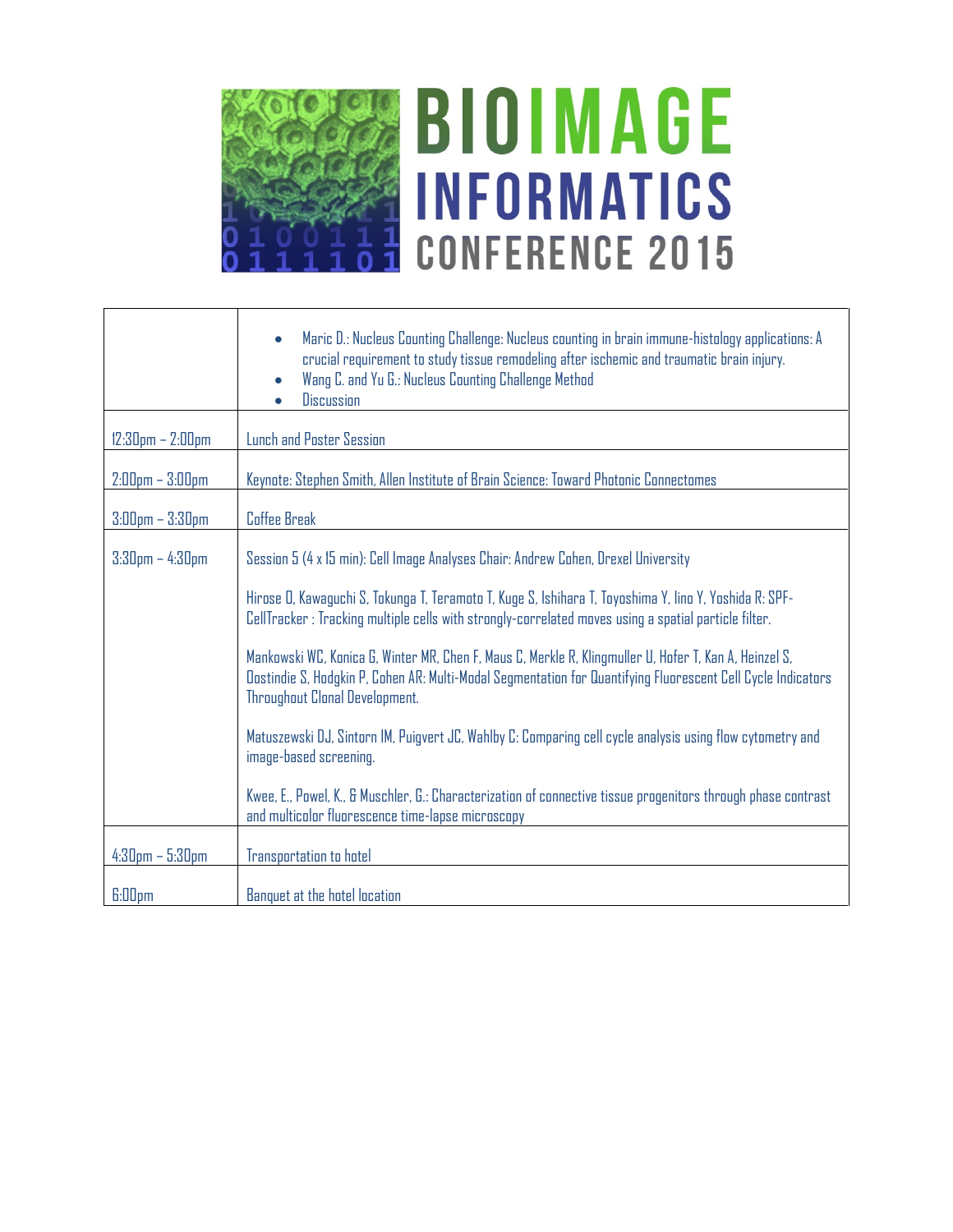

٦

## **Friday: October 16, 2015**

|                       | 8.30am – 9:30am Keynote: Dr. Jean-Karim Hériché, European Molecular Biology Laboratory; Building a canonical model of the human<br>mitotic cell                                                                      |
|-----------------------|----------------------------------------------------------------------------------------------------------------------------------------------------------------------------------------------------------------------|
| $9:30$ am - $9:50$ am | Break                                                                                                                                                                                                                |
|                       | 9:50am - 10:50am Session 6 (4 x 15 min): Morphology Analyses Chair: Carl Simon, NIST                                                                                                                                 |
|                       | Singh S: Morphological Profiling for Targeting Diseases and Characterizing Compounds.                                                                                                                                |
|                       | Florczyk SF, Baker P, Bodhak S, Juba D, Cardone A, Pine PS, Brady M, Sarkar S, Bajcsy P, Chen D, Simon CG: 3D<br>Cellular Morphotyping of Scaffold Niches.                                                           |
|                       | Goldberg IG: Pattern recognition with markerless, stain-free, non-destructive imaging.                                                                                                                               |
|                       | Bartholomew, A., Szilagyi, E., Patil, R., Premand, K., & Yu, J: The Need for Highly Sensitive Imaging as a Rapid<br>Functional Test of Mesenchymal Stem Cell (MSC) Therapeutics.                                     |
| 10:50am - 11:10am     | <b>Coffee Break</b>                                                                                                                                                                                                  |
| $11:10am - 12:10am$   | Session 7 (4x 15 min): BigNeuron and Neuron Reconstruction Chair: Hanchuan Peng, Allen Institute for Brain<br>Science                                                                                                |
|                       | Li C.: Learning to Improve Single Neuron Segmentation                                                                                                                                                                |
|                       | Wang C-W.: Automatic tracing and registration of multi-dimensional microscopic images in high resolution                                                                                                             |
|                       | Zhao T.: Neuron Tracing Methods in NeuTu                                                                                                                                                                             |
|                       | Chen H.: High-throughput color-separation of neurons in BigNeuron                                                                                                                                                    |
| $12:10$ pm $-1:00$ pm | Lunch                                                                                                                                                                                                                |
| $1:00$ pm $- 2:00$ pm | Session 8 (4 x 15 min): Large Scale Image Visualization Chair: Peter Bajcsy, NIST                                                                                                                                    |
|                       | Torosdagli N, Pattanaik S, Lisle C, Liu Y: Web based Out-of-Core Volume Visualization in Client-Server Architectures.                                                                                                |
|                       | Wait E, Winter M, Song S, Monteleone D, Cohen A, Bjornsson CF, Goderie S, Temple S: Collaborative Visualization in<br>the Browser for Segmentation , Tracking , and Lineaging with 5-D Biological Microscopy Images. |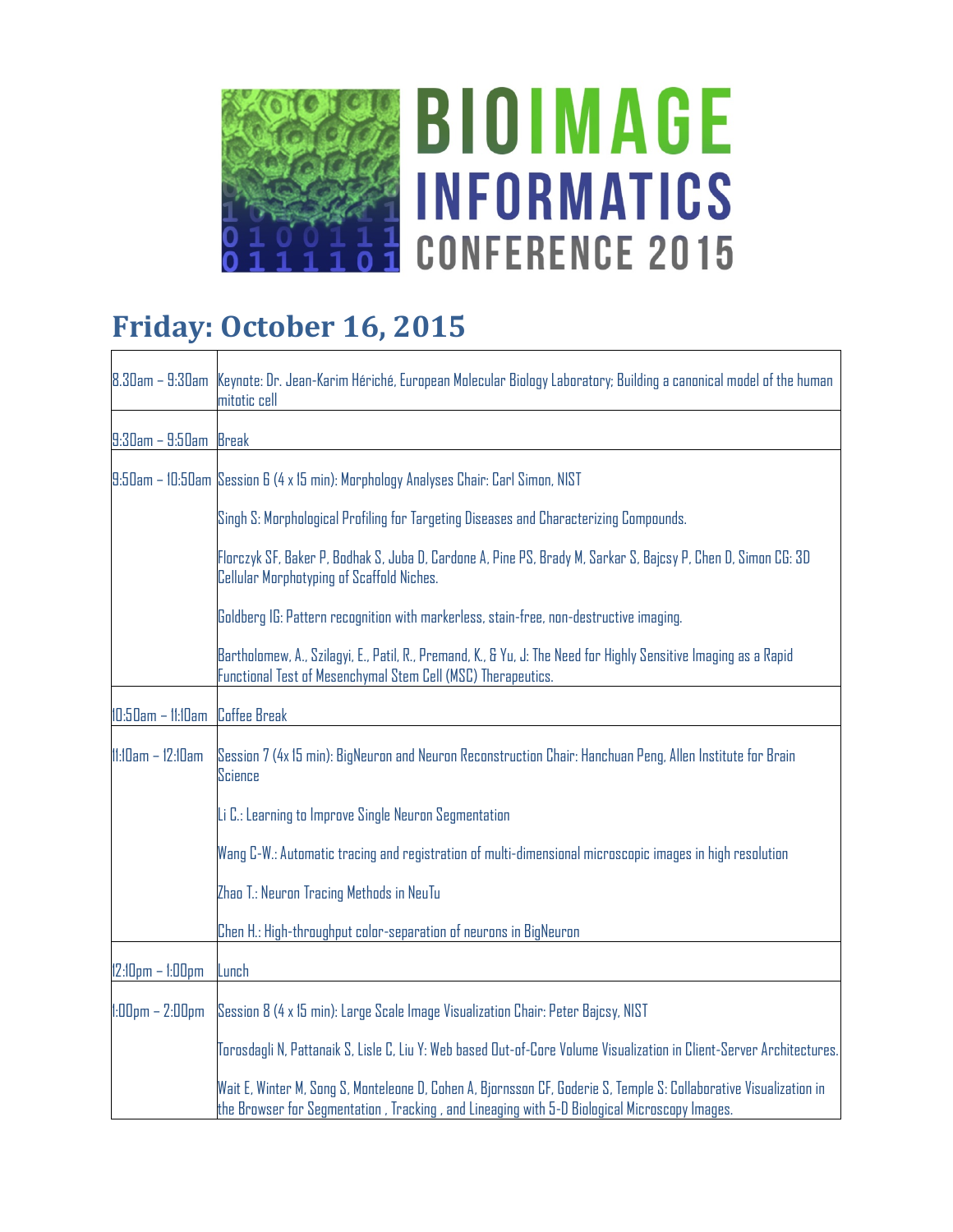

# **BIOIMAGE INFORMATICS CONFERENCE 2015**

|                              | Harrington KIS, Stiles TS, Venkatraman L, Bentley K: Functional Image Processing with ImageJ/FIJI.                                                                                           |
|------------------------------|----------------------------------------------------------------------------------------------------------------------------------------------------------------------------------------------|
|                              | Cardona A.: Quantitative Cellular Neuroanatomy as the Foundation for Mapping Neural Circuits from Electron<br>Microscopy                                                                     |
|                              | 2:00pm – 3:00pm   Session 9 (4 x 15 min): Machine Learning Chair: Jana Kosecka, George Mason University                                                                                      |
|                              | Wang Y, Wang Y, Yu G, Shi G, Tian L: PPSD : Probability Principled Synapse Detection.                                                                                                        |
|                              | Rajabi Z, Kosecka J, Bajcsy P: Confidence Estimation in Stem Cell Classification.                                                                                                            |
|                              | Ji S: Deep Learning for Bioimage Informatics.                                                                                                                                                |
|                              | Gu L, Chen L: Learning to Boost Filamentary Structure Segmentation.                                                                                                                          |
| 3:00pm - 3:30pm Coffee Break |                                                                                                                                                                                              |
| $3:30$ pm – 4:15pm           | Session 10 (3x 15 min): Microscopy Image Analysis Environments Chair: Charles Camp, NIST                                                                                                     |
|                              | Nandy K, Liu Y, Mott D, Meaburn K, Misteli T, Lockett SJ, Gudla PR: MiPipeline (Microscopy Pipeline): A User Friendly<br>Software Environment for Microscopy Image Analysis and Informatics. |
|                              | Carroll, M. & Swedlow, J.R.: The Open Microscopy Environment : Open Source Image Informatics for the Biological<br>Sciences.                                                                 |
|                              | Xiao M, Zou C, Sheppard K, Krebs M: OCT Image Stack Alignment: one more important preprocessing step.                                                                                        |
| $4:15$ pm $- 4:20$ pm        | Closing remarks by the conference chair, Dr. Peter Bajcsy                                                                                                                                    |
|                              | 4:20pm - 5:20pm Transportation to hotel                                                                                                                                                      |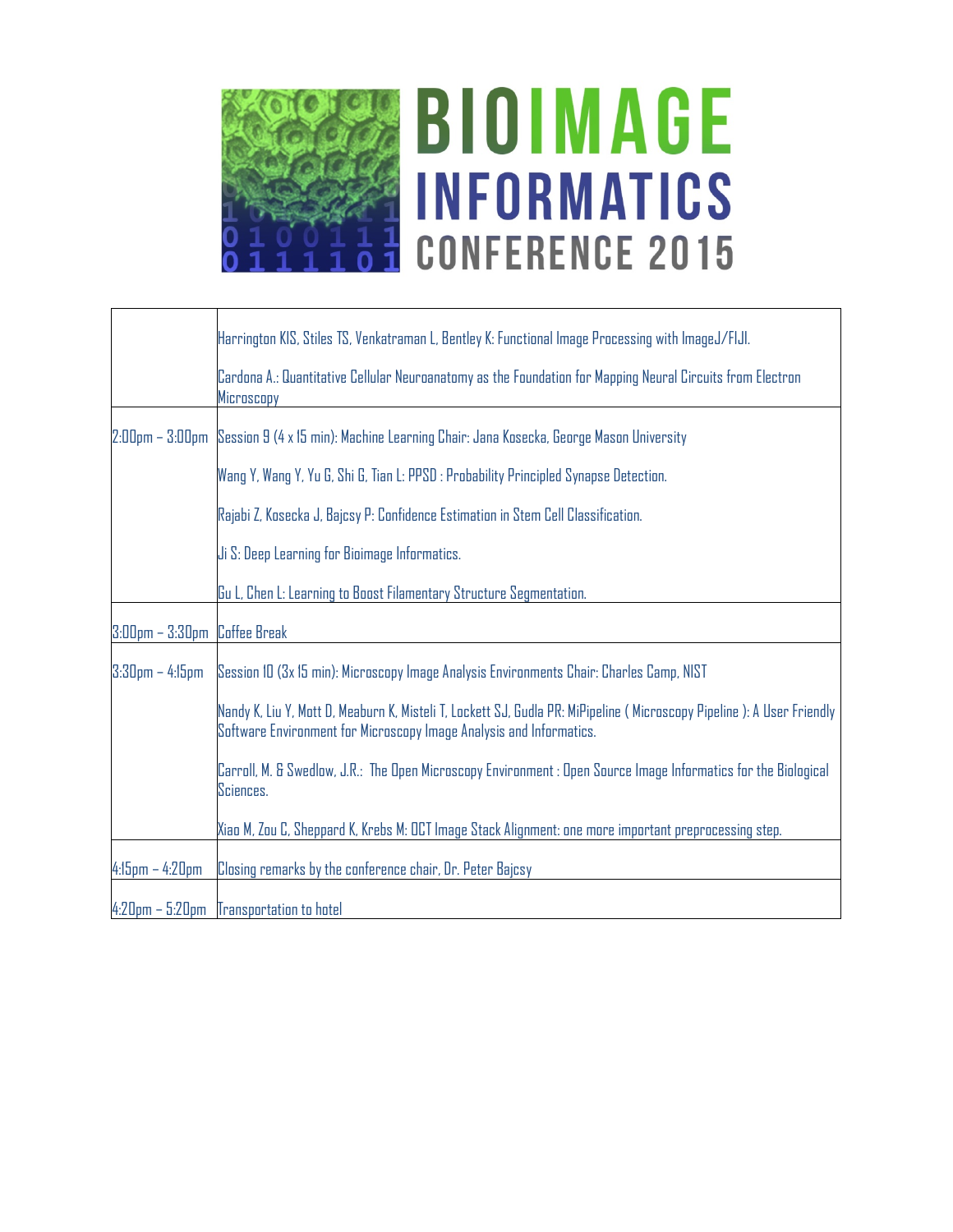

### **Poster Session: Thursday after lunch**

Poster IDs are below

#### **Poster presentations**

- 1. Cardone A, Kociolek M, Brady M, Bajcsy P: Estimating Actin Fiber Orientation using Interpolation-Based Gray-Level Co-Occurrence Matrix Computation. In BioImage Informatics conference; 2015.
- 2. Cardone A, Kociolek M, Chalfoun J, Bhadriraju K, Peskin A, Brady M, Bajcsy P: Segmentation and feature-based analysis of sub-cellular microscopy images. In BioImage Informatics conference; 2015.
- 3. Chen D, Candia J, Driscoll MK, Losert W, Sarkar S, Florczyk SJ, Bodhak S, Simon CG, Dunkers JP: Machine Learning Based Methodology to Identify Cell Shape Phenotypes Associated with Microenvironmental Cues. In BioImage Informatics conference; 2015:6–8.
- 4. Coletta CE, Goldberg IG: The WND-CHARM Python API Pythonic Pattern Recognition for Bioimage Informatics. In BioImage Informatics conference; 2015:5.
- 5. De J, Cheng L, Lin F: Tracing Filamentary Structures in Neuronal Images. In BioImage Informatics conference; 2015:1–4.
- 6. Litorja M, Samarov D: Use of Image Segmentation Algorithm to Test Model Spectral Distribution for Surgical Lighting. In BioImage Informatics conference; 2015.
- 7. Majurski M, Zheng C, Chalfoun J, Dima A, Brady M: Shape Descriptors Comparison for Cell Tracking. In BioImage Informatics conference; 2015:1–4.
- 8. Ranefall P, Wahlby C: Your New Default Thresholding Method ? A robust global gray-level thresholding method based on object features. In BioImage Informatics conference; 2015.
- 9. Shen Y, Losert W, Candia J, Morozov A: Automated analysis pipeline for high throughput screening data on the single cell level. In BioImage Informatics conference; 2015.
- 10. Shirtz AE, Koos DS, Pollack H, Moats R, Warburton D: Extended Volume Creation in Z Using Speeded Up Robust Features. In BioImage Informatics conference; 2015:2–4.
- 11. Zhou J, Yang L, Ye B: QTIP : Quantifier for Topographic Index of Presynapticterminal using 3D Confocal Imaging. In BioImage Informatics conference; 2015.